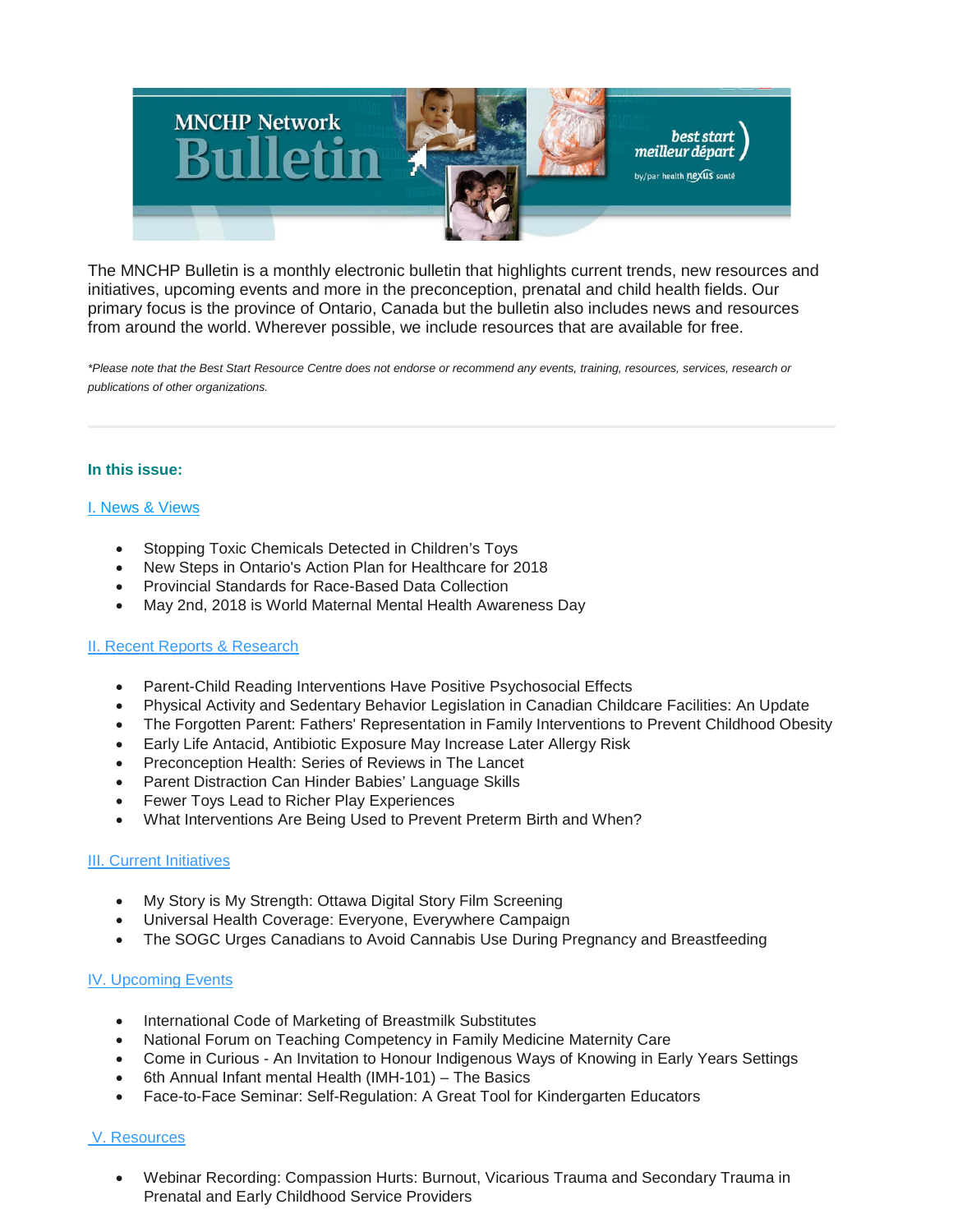- Child and Family Poverty in Ontario. A practical Guide for Moving from Stigma to Empowerment
- Social Assistance Summaries
- Toolkit to Increase Unstructured Play
- The Sacred Journey from Preconception to Parenting for First Nations Families in Ontario

## **I. News & Views**



### **Toxic Chemicals Detected in Children's Toys**

[CELA](http://www.cela.ca/) and [HEJSupport International](http://5491419133941.hostingkunde.de/) are bringing public attention to toxic chemicals that appear in new products made out of recycled materials. Researchers have found that the circular economy fails to address concerns regarding toxic chemicals in products, including those intended for children. A 2017 study, for example, revealed elevated concentrations of globally targeted toxic flame retardants in plastic toys available in Canada and 25 other countries. Learn more [here.](http://www.cela.ca/sites/cela.ca/files/1177-BannedToxicChemicalsDetected_1.pdf)

#### **New Steps in Ontario's Action Plan for Healthcare for 2018**

[A](http://www.health.gov.on.ca/en/ms/ecfa/healthy_change/)s part of their A[ction Plan for Health Care,](http://) the Government of Ontario announced a series of actions to better support families at the critical stages of conception, pregnancy, childbirth and during newborns' first six weeks.

- A new Ontario Fetal Centre will support expectant families and fetuses requiring high-risk medical care and in utero surgeries with increased access to world-renowned specialists and groundbreaking surgeries.
- Over 27,000 people will be provided access to the Ontario Fertility Program, which helps people start and grow their families, including funding for a full round of in vitro fertilization
- The Rogers Hixon Ontario Human Milk Bank and the Pumps for Premature Babies Program, which gives premature babies who need surgery or who were born at a very low birth weight access to human milk, reducing the risk of potentially life-threatening complications, will be expanded.
- New parents will be offered a user-friendly 5-in-1 Newborn Bundle so they can start saving for their child's education right away and register their child's birth, request a birth certificate, apply for a Social Insurance Number (SIN) and register for Canada and Ontario Child Benefits all in one place.

### Learn more [here.](http://news.ontario.ca/opo/en/2018/04/better-care-for-babies-and-families.html?utm_source=ondemand&utm_medium=email&utm_campaign=p)

## **Provincial Standards for Race-Based Data Collection**

The Province of Ontario launched new Data Standards for the Identification and Monitoring of Systemic Racism. The standards set out guidelines on how public sector organizations in child welfare, education and justice areas must begin collecting, analyzing and reporting race-based information, to support consistent data, evidence-based decision making and public accountability. The Standards establish consistent, effective practices for producing reliable information to support evidence-based decision making and public accountability to help eliminate systemic racism and promote racial equity.

Learn more [here.](https://www.ontario.ca/document/data-standards-identification-and-monitoring-systemic-racism?_ga=2.188177256.1932335915.1524617110-512339803.1513125589)

## **May 2nd, 2018 is World Maternal Mental Health Awareness Day**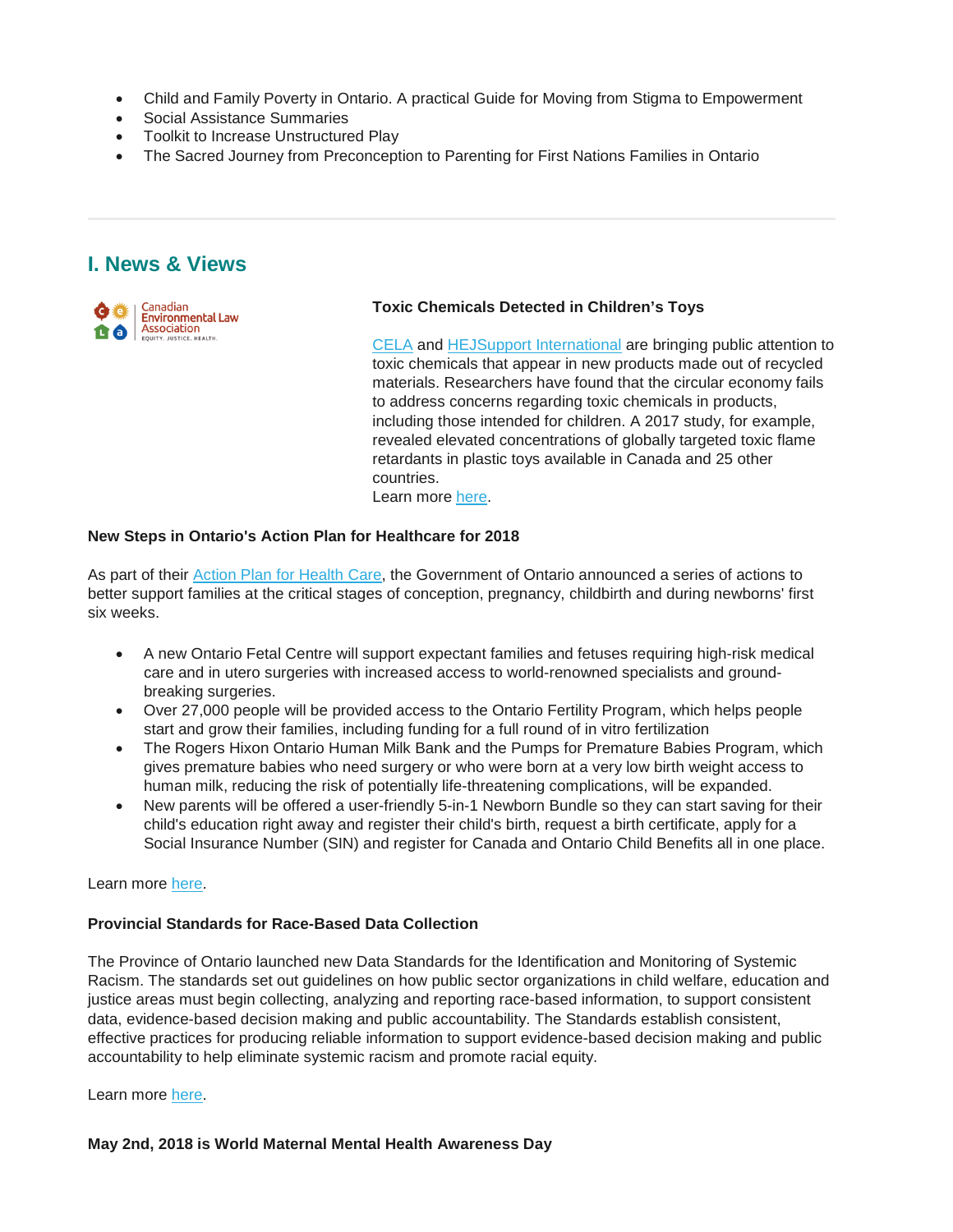#### Managing Depression:



Women, as well as their family and friends, need to know the signs of maternal mental ill-health and that they are not alone! They can find help and support for perinatal mental health problems.The campaign aims to raise awareness of maternal mental health issues so that more women will get treatment and fewer will suffer.

The key messages are:

- Maternal mental health matters. **#maternalMHmatters**.
- Women, as well as their family and friends, need to know the signs of maternal mental ill-health and that they are not alone!
- You can find help and support for perinatal mental health problems.

Learn [here](http://wmmhday.postpartum.net/get-involved/) how to get involved.

Did you know? The Best Start Resource Centre offers [many resources on the topic of Maternal Mental](https://www.beststart.org/cgi-bin/commerce.cgi?search=action&category=M00E&advanced=yes&sortkey=sku&sortorder=descending)  [Health!](https://www.beststart.org/cgi-bin/commerce.cgi?search=action&category=M00E&advanced=yes&sortkey=sku&sortorder=descending) (also available [in French\)](https://www.beststart.org/cgi-bin/commerce.cgi?search=action&category=M00F&advanced=yes&sortkey=sku&sortorder=descending)

# **II. Recent Reports & Research**

#### **Parent-Child Reading Interventions Have Positive Psychosocial Effects**

Though parent-child book reading (PCBR) interventions have been demonstrated to positively affect a child's language and literacy development, less research has focused on how such interventions affect families and children in a broader scope. A meta-analysis of 18 studies involving the psychosocial benefits of early PCBR interventions on both children and their families revealed a number of benefits which may be linked to PCBR interventions: improved social-emotional competence, quality of life, and reading interest in children. Additionally, there were a number of possible benefits for parents, including improved parenting competence, improved attitudes toward reading with their children, improved quality of their relationships with children, decreased stress or depression in parents. These benefits were seen both across the age groups in which the interventions were performed as well as across the various ethnic and racial backgrounds of the families included in the study. Though the review was limited by marked heterogeneity of the studies included, the analysis does successfully extend the already known benefits of PCBR interventions.

[Access the article.](https://www.2minutemedicine.com/parent-child-reading-interventions-have-positive-psychosocial-effects/)

#### **Physical Activity and Sedentary Behavior Legislation in Canadian Childcare Facilities: An Update**

Within the childcare sector, physical activity and sedentary behaviors are not legislated at a national level in Canada. The purpose of this paper was to provide an amended review of the legislative landscape, at the provincial and territorial level, regarding physical activity and sedentary behaviors (via screen-viewing) in Canadian childcare centers.

Individual childcare acts and regulations for each province and territory were collected and reviewed with a focus on sections devoted to child health, physical activity, screen time, play, and outdoor time. Of the 13 provinces and territories, 8 (62%) have updated their childcare regulations in the past 5 years. All provinces provide general recommendations to afford gross motor movement; but the majority give no specific requirements for how much or at what intensity. Only 3 provinces (Northwest Territories, Nunavut, and Nova Scotia) explicitly mentioned daily physical activity while all provinces' and territories' required daily outdoor play. Only 1 province (New Brunswick) made mention of screen-viewing.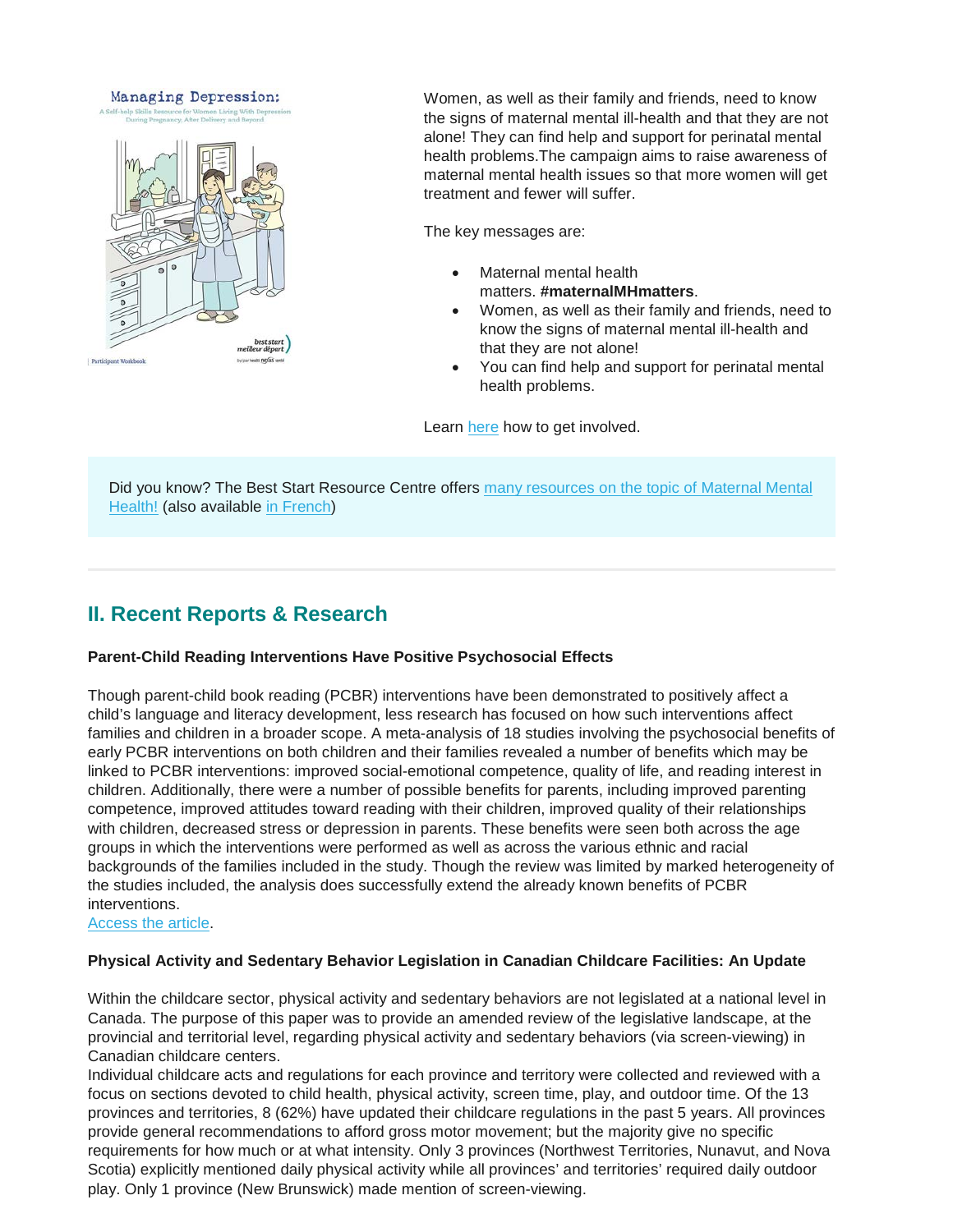The variability in childcare regulations results in different physical activity requirements across the country. By providing high-level targets for physical activity recommendations, by way of provincial/territorial legislation, staff would have a baseline from which to begin supporting more active behaviors among the children in their care. Future research is needed to support translating physical activity policies into improved activity levels among young children in childcare and the role of screen-viewing in these venues. [Read the review](https://link.springer.com/epdf/10.1186/s12889-018-5292-1?author_access_token=d9wcpb1yrSZUAoVdioDjAW_BpE1tBhCbnbw3BuzI2RPCnx3TV9S-IypyKOvYhEgQVgXQlhB0HKstp3Xt3mYmlDux21nNjJrqf3ox4jYwliUOZlZ0-sDW70afjQTl_Ex06BKNIcT395glggFkBia7mw%3D%3D)

## **The Forgotten Parent: Fathers' Representation in Family Interventions to Prevent Childhood Obesity**

Despite recognition that parents are critical stakeholders in childhood obesity prevention, obesity research has overwhelmingly focused on mothers. In a recent review, fathers represented only 17% of parent participants in >600 observational studies on parenting and childhood obesity. The current study examined the representation of fathers in family interventions to prevent childhood obesity and characteristics of interventions that include fathers compared with those that only include mothers. Eligible studies included family-based interventions for childhood obesity prevention published between 2008 and 2015 identified in a recent systematic review. Out of 85 eligible interventions, 31 (37%) included mothers and fathers, 29 (34%) included only mothers, 1 (1%) included only fathers, and 24 (28%) did not provide information on parent gender. Of the interventions that included fathers, half included 10 or fewer fathers. Across all interventions, fathers represented a mere 6% of parent participants. Father inclusion was more common in interventions targeting families with elementary school-aged children (6–10 years) and those grounded in Ecological Systems Theory, and was less common in interventions focused on very young children (0–1 years) or the prenatal period and those targeting the sleep environment. This study emphasizes the lack of fathers in childhood obesity interventions and highlights a particular need to recruit and engage fathers of young children in prevention efforts.

[Access the article](https://www.sciencedirect.com/science/article/pii/S0091743518300665)

## **Early-Life Antacid, Antibiotic Exposure May Increase Later Allergy Risk**

Infants who received antacids during the first six months of life were twice as likely to have food allergies and had a 50% higher likelihood of developing drug allergies, anaphylaxis or hay fever in early childhood, compared with those who didn't, according to a study in JAMA Pediatrics. Researchers also found a twofold higher asthma risk and 50% increased odds of anaphylaxis, allergic rhinitis, allergic conjunctivitis and dust allergies among those who were given antibiotics in the first six months of life. [Access the article](https://jamanetwork.com/journals/jamapediatrics/article-abstract/2676167?redirect=true)

## **Preconception Health: Series of Reviews in The Lancet**

The preconception period can be seen in three different ways: from a biological standpoint as the days and weeks before embryo development; from the individual perspective as the time of wanting to conceive; and through a population lens as any time a women is of childbearing age. This series of three papers highlights the importance and summarizes the evidence of preconception health for future health and suggests context-specific interventions. They are:

- Origins of lifetime health around the time of conception: causes and consequences
- Before the beginning: nutrition and lifestyle in the preconception period and its importance for future health
- Intervention strategies to improve nutrition and health behaviours before conception

[Access the articles](https://cmnrp.us11.list-manage.com/track/click?u=8a441ace1e52ae6e4762ed865&id=c99d6b2b53&e=34dfa22874) (Fully accessible once you register for free).

## **Parent Distraction Can Hinder Babies' Language Skills**

Although parents are often concerned about the effects of too much screen time on young children, it may be the adults who need to set aside their devices. Recent research reveals the detrimental effects of parent screen time on their 2-year-old children's language development.

In this within-subjects design, 38 mothers taught their 2-year-olds (M 27.15 months) 2 novel words, 1 at a time. One teaching period was interrupted by a cell phone call. Children learned the word when the teaching was not interrupted, but not when it was interrupted. Critically, the number of times each target word was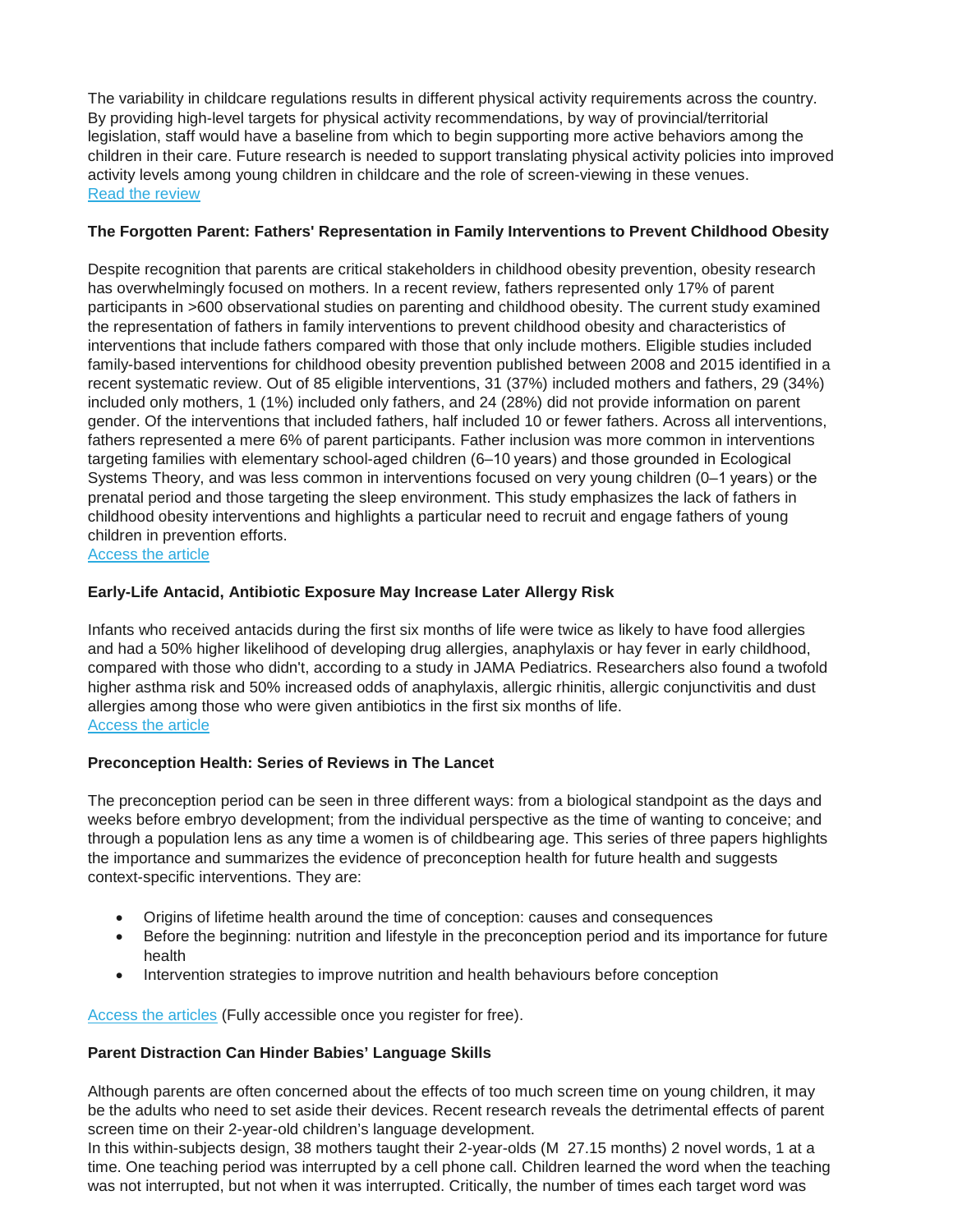spoken did not differ by condition. This finding supports the literature on responsiveness, offering experimental evidence that interruptions in social interactions can affect learning outcomes [Read the study.](http://templeinfantlab.com/wp-content/uploads/sites/2/2017/12/Learning-on-Hold.pdf)

#### **Fewer Toys Lead to Richer Play Experiences**

Any parent knows how toys seem to magically multiply and take over a house. Do children need so many toys? A team of University of Toledo researchers studied whether the number of toys in a toddler's environment influenced their quality of play.

Each 36 participants engaged in supervised, individual free play sessions under two conditions: Four Toy and Sixteen Toy. With fewer toys, participants had fewer incidences of toy play, longer durations of toy play, and played with toys in a greater variety of ways. This suggests that when provided with fewer toys in the environment, toddlers engage in longer periods of play with a single toy, allowing better focus to explore and play more creatively. This can be offered as a recommendation in many natural environments to support children's development and promote healthy play

[Read the article.](https://ac.els-cdn.com/S0163638317301613/1-s2.0-S0163638317301613-main.pdf?_tid=0b408c7c-d786-4ae4-b7bc-9c52448cd20d&acdnat=1524678673_61f94b4734cec1f17b66c76519a2732c)

#### **What interventions are being used to prevent preterm birth and when?**

#### *Objective*

This study sought to determine the proportions of women at risk of preterm birth who received progesterone, elective and rescue cerclage, or pessary to prevent preterm birth, by using medical records. The authors also sought to determine whether these proportions differed among primary-, secondary-, and tertiary-level centres.

*Methods*

The authors conducted a retrospective cohort study and extracted data from consecutive medical charts of women with an estimated date of confinement over 3 months in primary-, secondary-, and tertiary-level centres in Southern Ontario. The study identified women with a previous spontaneous preterm birth or a short cervix and determined whether they were offered and whether they received a preventive intervention for preterm birth. Descriptive statistics and Fisher exact tests were calculated. *Results*

The authors reviewed 1024 consecutive charts at primary, secondary, and tertiary centres and identified 31 women with a previous spontaneous preterm birth or a short cervix. Of these women, 42% received progesterone or cerclage for prevention of preterm birth, and none received pessary, 26% were not referred to an obstetrician or maternal-fetal medicine specialist in time for an intervention, and among those referred before 24 weeks of gestation, an intervention was offered to 57% of the women.

*Conclusion*

Less than half of women at risk of spontaneous preterm birth received progesterone, cerclage, or pessary, attesting to the importance of improving knowledge translation methods to encourage timely referral and use of progesterone for the prevention of preterm birth.

[Access the article.](http://www.jogc.com/article/S1701-2163(17)30576-5/pdf)

# **III. Current Initiatives**

## **My Story is my Strength: Ottawa Digital Story Film Screening**

CHEO partnered with Youville Centre to explore "health" through digital storytelling with a group of young moms in the Ottawa community. 18 young women participated in workshops that taught them how to create their own digital stories. The process of combining technology with the voices of this underrepresented population was powerful and the end results are inspiring. The videos are about mental health, discrimination and resilience.

[Learn more here.](https://cmnrp.us11.list-manage.com/track/click?u=8a441ace1e52ae6e4762ed865&id=9a44d91d28&e=34dfa22874)

## **Universal Health Coverage: Everyone, Everywhere Campaign**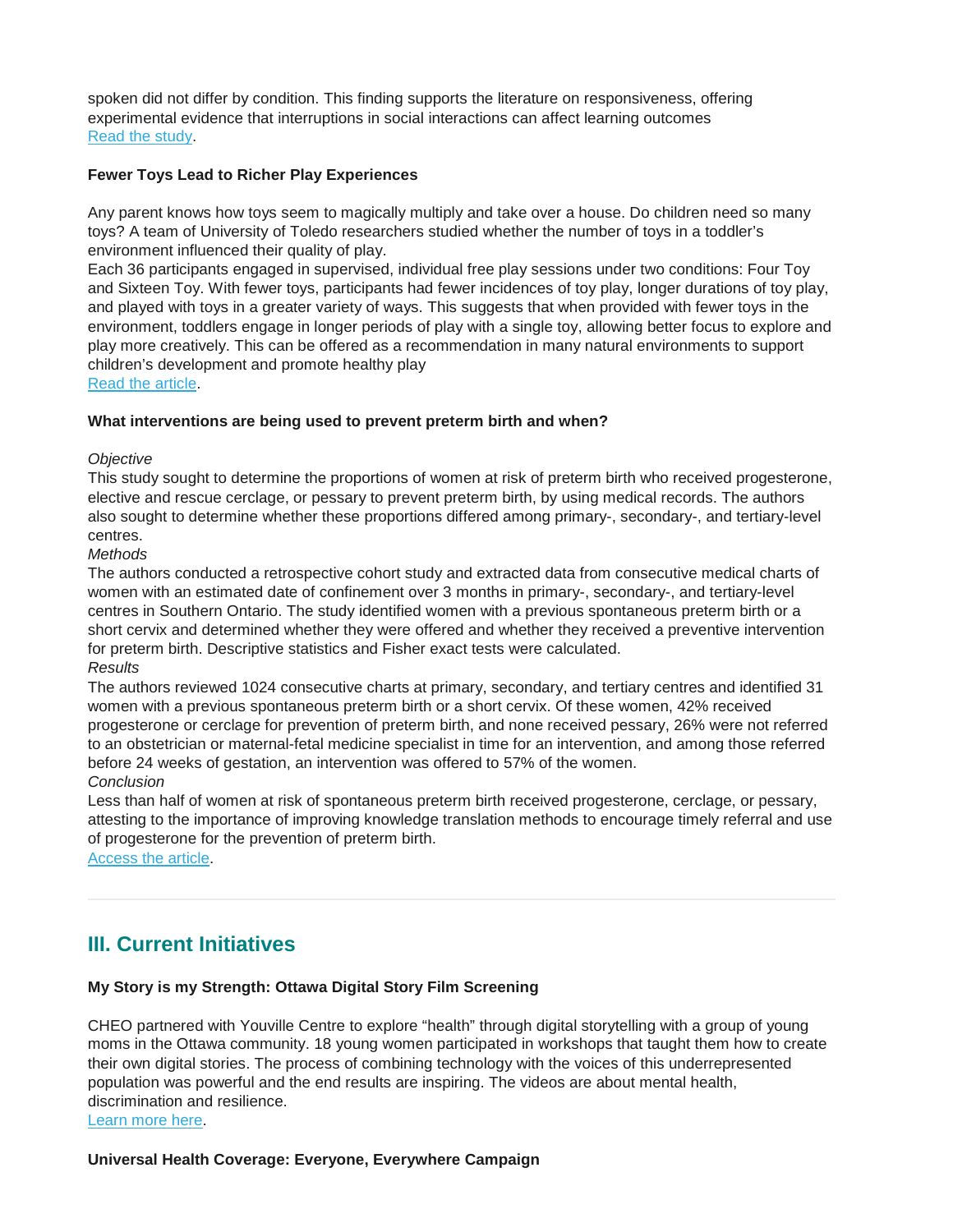**UNIVERSAL** (<br />
World Health

In the spirit of [this year's World Health Day](https://who.us9.list-manage.com/track/click?u=a6b34fbd46b688a84a907e16d&id=6ab10ae0e8&e=76616676fb) theme (In French [here\)](http://www.who.int/campaigns/world-health-day/2018/fr/), *'Universal health coverage: everyone, everywhere*', [WHO](http://www.who.int/en/) have put together tools and essential messages to guide, motivate and inspire you to act.

- Test your knowledge about universal health coverage [\(UHC\)a](https://who.us9.list-manage.com/track/click?u=a6b34fbd46b688a84a907e16d&id=cbe3e57369&e=76616676fb)nd see if you can answer questions like: How many people in the world lack access to essential health services? What is UHC and what is it not? (In French [here\)](http://www.who.int/campaigns/world-health-day/2018/quiz/fr/)
- [Read the report](http://www.who.int/entity/healthinfo/universal_health_coverage/report/2017/en/index.html) Tracking universal health coverage 2017
	- [Get involved!](http://www.who.int/entity/campaigns/world-health-day/2018/how-you-can-get-involved/en/index.html) **Inspire**—by highlighting policy makers' power to transform the health of their nation, framing the challenge as exciting and ambitious, and inviting them to be part of the change! **Motivate**—by sharing examples of how countries are already progressing towards UHC and encourage others to find their own path! **Guide**—by providing tools for structured policy dialogue on how to advance UHC domestically or supporting such efforts in other countries (e.g. expanding service coverage, improving quality of services, reducing out-of-pocket payments)! (In French [here\)](http://www.who.int/campaigns/world-health-day/2018/how-you-can-get-involved/fr/)
- [Spread the word!](http://www.who.int/entity/campaigns/world-health-day/2018/social-media/en/index.html) The theme of World Health Day is: Universal health coverage: everyone, everywhere. The slogan is "Health for All". Use the hashtag #HealthForAll, and look out for posts using #WorldHealthDay as well. You can also download the [posters](http://www.who.int/campaigns/world-health-day/2018/posters/amro/en/) and [infographics.](http://www.who.int/universal_health_coverage/infographics/en/)

#### [Learn more here.](http://www.who.int/campaigns/world-health-day/2018/WHD2018-Campaign-Essentials-EN.pdf)

## **The SOGC Urges Canadians to Avoid Cannabis Use During Pregnancy and Breastfeeding (Also Available in French)**

The [Society of Obstetricians and Gynaecologists \(SOGC\)](https://sogc.org/) has launched a public awareness campaign to inform those who are pregnant, breastfeeding, or of child-bearing age of the potential adverse effects associated with cannabis use during pregnancy and while breastfeeding. [Learn more here](https://cmnrp.us11.list-manage.com/track/click?u=8a441ace1e52ae6e4762ed865&id=039d4fa08a&e=34dfa22874) (and in French [here\)](https://sogc.org/fr/news-items/index.html?id=207).

# **IV. Upcoming Events**



#### **International Code of Marketing of Breastmilk Substitutes**

[INFACT Canada,](http://www.infactcanada.ca/) together with the IBFAN International Code Documentation Centre (ICDC), offers a training on the International Code of Marketing of Breastmilk Substitutes on **May 14, 15 and 16, 2018 in Toronto**.

The Code Training/Workshop will cover a range of topics, including: infant and young child feeding trends; the importance of breastfeeding for health, sustainability; understanding marketing; managing conflicts of interest; the Code and the BFI; the Code in emergencies; how formula feeding is a health risk for mothers and babies; and many others.

All information about the course, including online registration, can be found at the [Code Training Website](http://infactsecure.com/codetraining/)**.**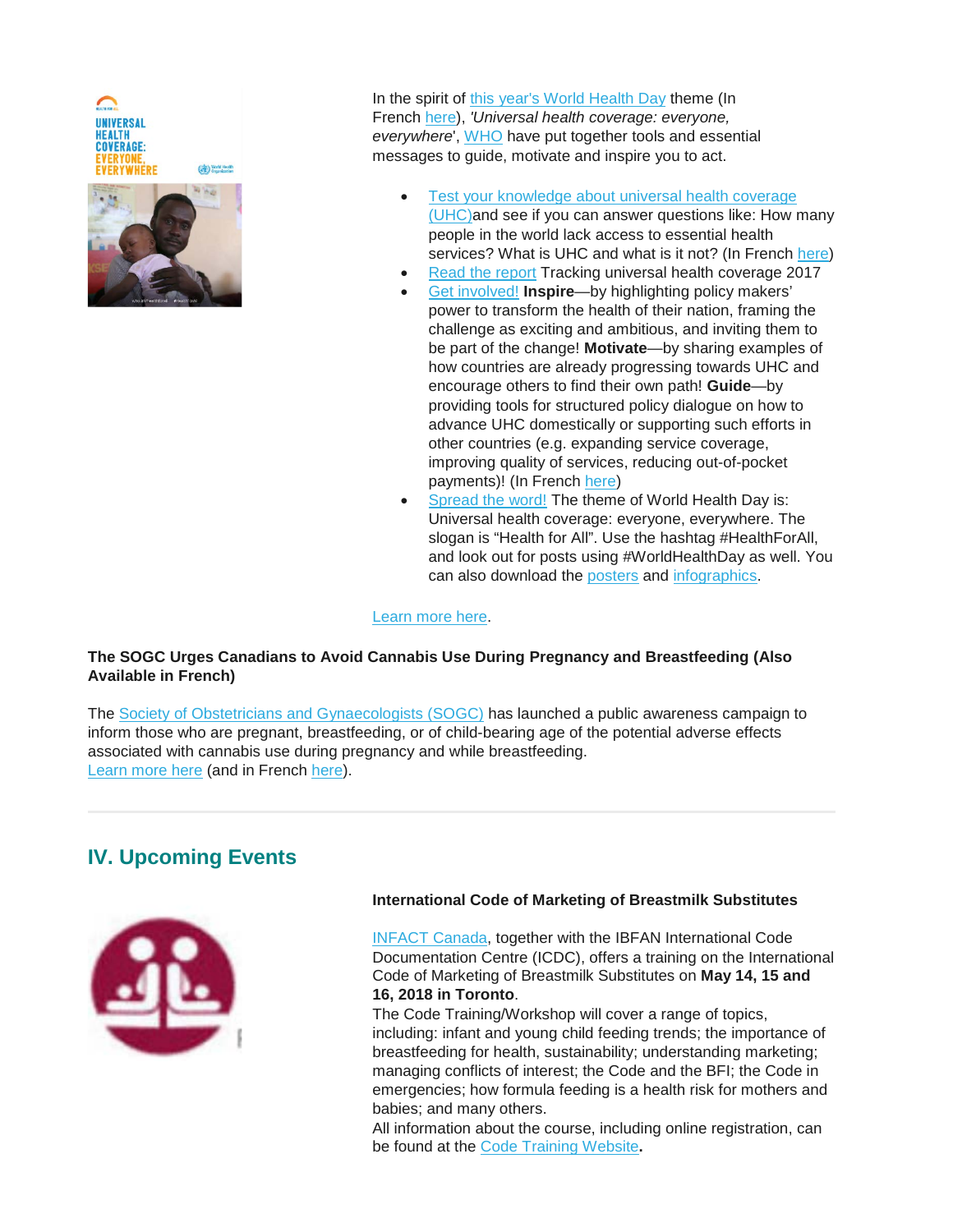#### **National Forum on Teaching Competency In Family Medicine Maternity Care**

Taking place **June 8-9 in Toronto**, this free 1.5-day conference is **for family physicians**, hosted by the College of Family Physicians of Canada. It is an opportunity to learn about your colleagues' programs across the country, refresh your teaching skills and network with like-minded professionals.

[Learn more](http://www.cfpc.ca/uploadedFiles/Directories/Committees_List/2018-Teaching-Competency-Program-and-Registration-Information.pdf) and [register.](http://www.mountsinai.on.ca/cme/)



## **Come in Curious - An Invitation to Honour Indigenous Ways of Knowing in Early Years Settings**

What does it mean to honor Indigenous ways of knowing in early years settings? How can we see ourselves as participatory researchers, and research itself as an ethical practice that is mindful of seven generations? Come on **Thursday June 14 in London, ON**to think together about what it means to engage in participatory research with Indigenous early childcare professionals, who will share stories from their communities and early years contexts. This special session is hosted by the [Canadian Association of Young Children.](https://www.cayc.ca/)

Learn more [here.](https://gallery.mailchimp.com/a1306452cb9293f4d8406bf6d/files/f6bd8678-600e-4dec-b058-11c32bad3067/CAYC_conference_flyer.pdf)

#### **6th Annual Infant Mental Health (IMH-101) – The Basics**

Taking place on **Monday, September 17, 2018 in Toronto,** his one day workshop will provide an overview of basic principles related to infant mental health and how this information is applicable to different professional settings and roles involved in caring for and serving this age group. Early learning and care practitioners (ECE's), home visitors, and child welfare workers in particular need to understand the impact of a young child's experiences on their mental health and emerging sense of self.

Learn more and register [here.](http://www.cvent.com/d/qtqy93)

#### **Face-to-Face Seminar: Self-Regulation: A Great Tool for Kindergarten Educators**



Self-regulation is now an important concept in Kindergarten education, one of the four frames of early learning in [Ontario's Full-](https://www.ontario.ca/document/kindergarten-program-2016)[Day Early-Learning Kindergarten curriculum](https://www.ontario.ca/document/kindergarten-program-2016) (In French [here\)](https://www.ontario.ca/fr/document/programme-de-la-maternelle-et-du-jardin-denfants-2016). The challenge is that self-regulation means different things to different people. This Institute, taking place **in Toronto September 15th, 2018**, will address:

- A developmental understanding of self-regulation (the difference between self-regulation and "good behaviour" as well as the connection between the two
- How self-regulation enables good behaviour
	- The science behind [the Self-Reg view](https://youtu.be/hOlV_kNYAYA) of self-regulation
- The five domains of self-regulation and how stress affects children's behaviour and learning in each domain
- How self-regulation is central to not just one, but all four frames in the FDK curriculum
- How children develop self-regulation through play
- Introduction to Shanker Self-Reg, a framework and method for understanding stress and managing tension and energy

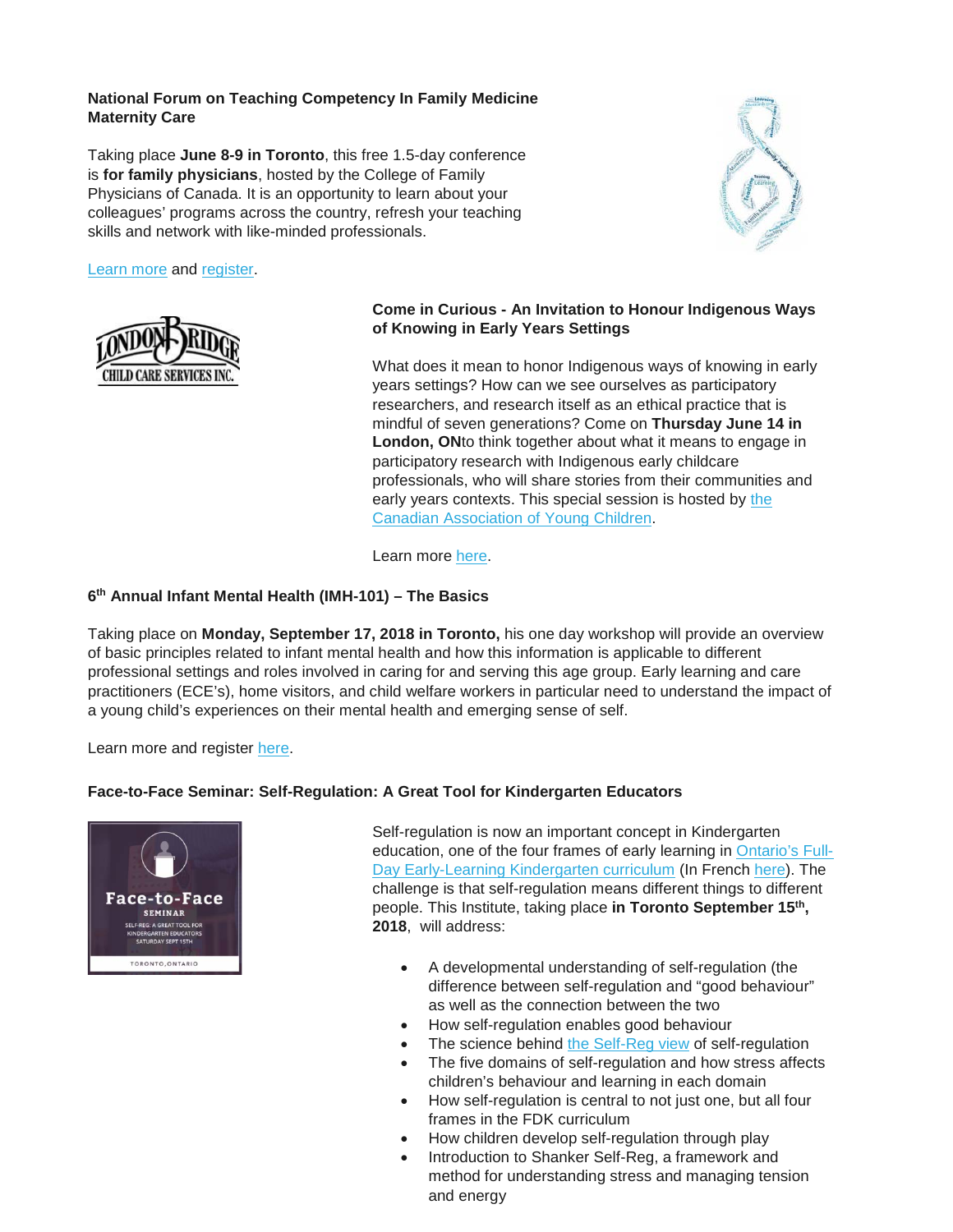- Practical Self-Reg strategies that will enhance educators' ability to support and build self-regulation in early childhood settings
- Co-regulation: the importance of relationships in education
- Educator stress, why it matters and how to look at it compassionately

Learn more [here.](https://self-reg.ca/torontoevents/?mc_cid=7c87497fe0&mc_eid=c73d2047dd)

## **V. Resources**

## **Webinar Recording: Compassion Hurts: Burnout, Vicarious Trauma and Secondary Trauma in Prenatal and Early Childhood Service Providers**

Managers and organizations play a critical role in preventing and responding to vicarious trauma and burnout. Vicarious trauma, or compassion fatigue, results from witnessing or responding to the pain and suffering of people who we come into contact with. As a result, our ability to help becomes compromised and the helper is in danger of experiencing a trauma response. The recording of the [CMAS](https://cmascanada.ca/) webinar presented by Greg Lubimiv is accessible [here.](https://cmnrp.us11.list-manage.com/track/click?u=8a441ace1e52ae6e4762ed865&id=1a9c63ad9b&e=34dfa22874)

#### [Access the recording.](https://cmnrp.us11.list-manage.com/track/click?u=8a441ace1e52ae6e4762ed865&id=1a9c63ad9b&e=34dfa22874)



## **Child and Family Poverty in Ontario. A practical guide for moving from stigma to empowerment is now also available in French!**

Published by the Best Start Resource Centre in 2018 and recently translated, this manual is a reference for service providers working with families living in poverty who have children under age six. This edition includes updated statistics, policies and practices that can influence child and family poverty, examples of promising approaches to addressing various aspects of child and family poverty and current literature.

This manual was written with a wide range of service providers in mind, such as community workers, child protection workers, teachers, health care providers, early childhood educators, social workers and others who interact with families, parents or children. The manual offers an opportunity to reflect on how poverty is defined, the impacts of poverty on families, how service provider practices can help and suggest broader systemic and policy issues that influence families living in poverty.

Download it [in English](https://www.beststart.org/resources/anti_poverty/pdf/G03-E_ChildAndFamilyPovertyInOntario.pdf) and [in French.](https://www.meilleurdepart.org/resources/socio/pdf/G03-F_PauvreteChezLesEnfantsEtLesFamillesON.pdf)

#### **Social Assistance Summaries**

Social assistance is the income program of last resort. It is intended for those who have exhausted all other means of financial support. Every province and territory has its own social assistance program(s) and no two are the same. The Social Assistance Summaries, the most recent one just released by [Maytree,](https://maytree.com/) tracks the number of recipients of social assistance (welfare payments) in each province and territory.

Read the [summary for Ontario](http://r20.rs6.net/tn.jsp?f=001CCOLsGbefNJ_nQ6uagfS8-SRf8KbozC0FfV0erp7dhUBb4Yy0_ivXu7JMv-7E_Gerp5gJZS4BdqHFHRfn3uFk7vSbQhQsrvvs174xPrkrZK7q3iVC9nDtoElV0-eq8Wc704Q4RSQF0tyfc4B23BxwXeHddQgLd8fk2TRbca4PI0pM7SV6DMCORqk8NMb-CVw0NKI-h0cmux-eDOX_Jij-fCL8doCqa0q&c=cKQY7wx1gsTOWzmSKtWkrc8BEGsYYVoVV3bFYIpspO5a8LkgLrtNeg==&ch=-8Dh-Gqbh_eUSDioejP_CIukk4BLryRJCphnmMxZfNtQtf5YTLzzaw==) or [download the all Canada report](http://r20.rs6.net/tn.jsp?f=001CCOLsGbefNJ_nQ6uagfS8-SRf8KbozC0FfV0erp7dhUBb4Yy0_ivXu7JMv-7E_Ge84-ujIJFQntokWWtaffyCG15MosOao4NgbTig-fCRjE_vm1RN9mGAPXYByvSqJGsIAFC5f_quuMnuu954eelGuHfO9Gi1NfyUHTCmFbVOc6fmbrF3jnCI_jVePN23TlPllD8OCgRmkYhI0psGA5duU8qNWf9QktecFK2YkKhfyWlqyUccu4A34PUN4SThPEi&c=cKQY7wx1gsTOWzmSKtWkrc8BEGsYYVoVV3bFYIpspO5a8LkgLrtNeg==&ch=-8Dh-Gqbh_eUSDioejP_CIukk4BLryRJCphnmMxZfNtQtf5YTLzzaw==)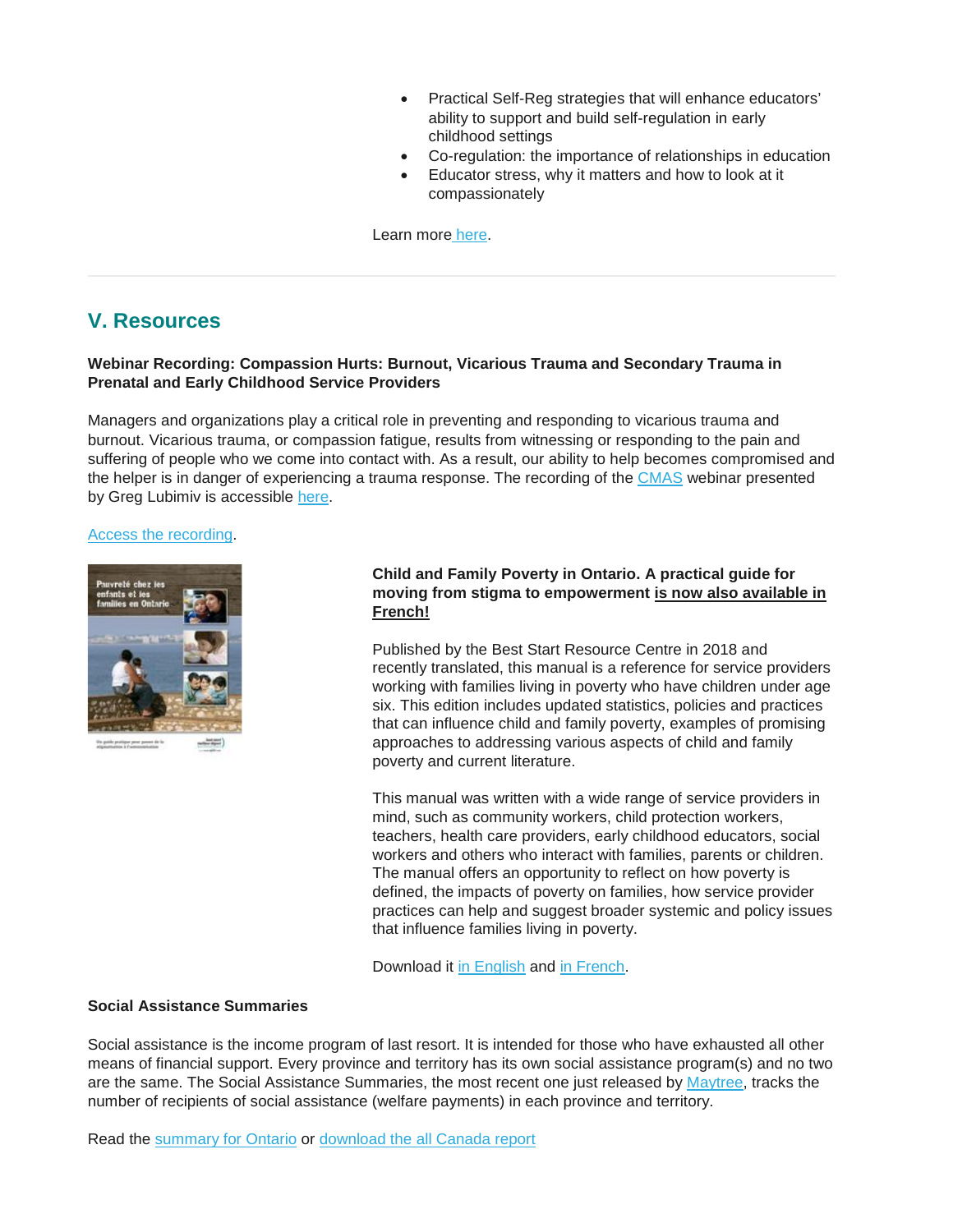## **Toolkit to increase unstructured play (also available in French)**

Play is the business of childhood and is an integral part of every child's healthy development. It is play where children follow their own ideas without a defined purpose or outcome. Children and youth need time, appropriate space and opportunity to engage in quality play. It is crucial to children's mental and emotional health and it could minimize depression, anxiety, aggression and sleep problems. It improves children's physical, mental, and social health, and has a critical role in healthy development.

A [Canadian Public Health Association](https://www.cpha.ca/) toolkit provides evidence-based tools and resources to inform decision-making and reduce concerns in order to increase access to unstructured play in school and municipal settings. The toolkit also responds to common parent/guardian perceptions. Resources are available in French and English.

Learn more [here.](http://strongmail1.multiview.com/track?type=click&eas=1&mailingid=2234638&messageid=2234638&databaseid=Mailing.DS234638.2234638.217235&serial=17854013&emailid=informationspecialist@beststart.org&userid=128216529&targetid=&fl=&extra=MultivariateId=&&&2066&&&http://multibriefs.com/ViewLink.php?i=5addffd23d724)



### **The Sacred Journey from Preconception to Parenting for First Nations Families in Ontario**

Developed by the Best Start Resource Centre, this manual will help service providers who work with First Nations families understand some of the traditional teachings, barriers to practice and challenges facing First Nations people. The information can be used to ensure that evidenced-based practice is sensitive to cultural needs and practices.

Available [in print](https://www.beststart.org/cgi-bin/commerce.cgi?preadd=action&key=E31-A) and [PDF.](http://www.beststart.org/resources/rep_health/pdf/SupportingtheSacredJourney.pdf)



by/par health nexus santé

180 Dundas Street West, Suite 301, Toronto, ON M5G 1Z8 Telephone: (416) 408-2249 | Toll-free: 1-800-397-9567 | Fax: (416) 408-2122 E-mail: [beststart@healthnexus.ca](mailto:beststart@healthnexus.ca?subject=Contact%20Us)



[Subscribe to this bulletin](mailto:mnchp@healthnexus.ca?subject=Subscribe%20to%20MNCHP%20bulletin%20and%20network) [Unsubscribe from this list](mailto:mnchp@healthnexus.ca?subject=Subscribe%20to%20MNCHP%20bulletin%20and%20network)

[Learn more about MNCHP Network](http://lists.beststart.org/listinfo.cgi/mnchp-beststart.org)